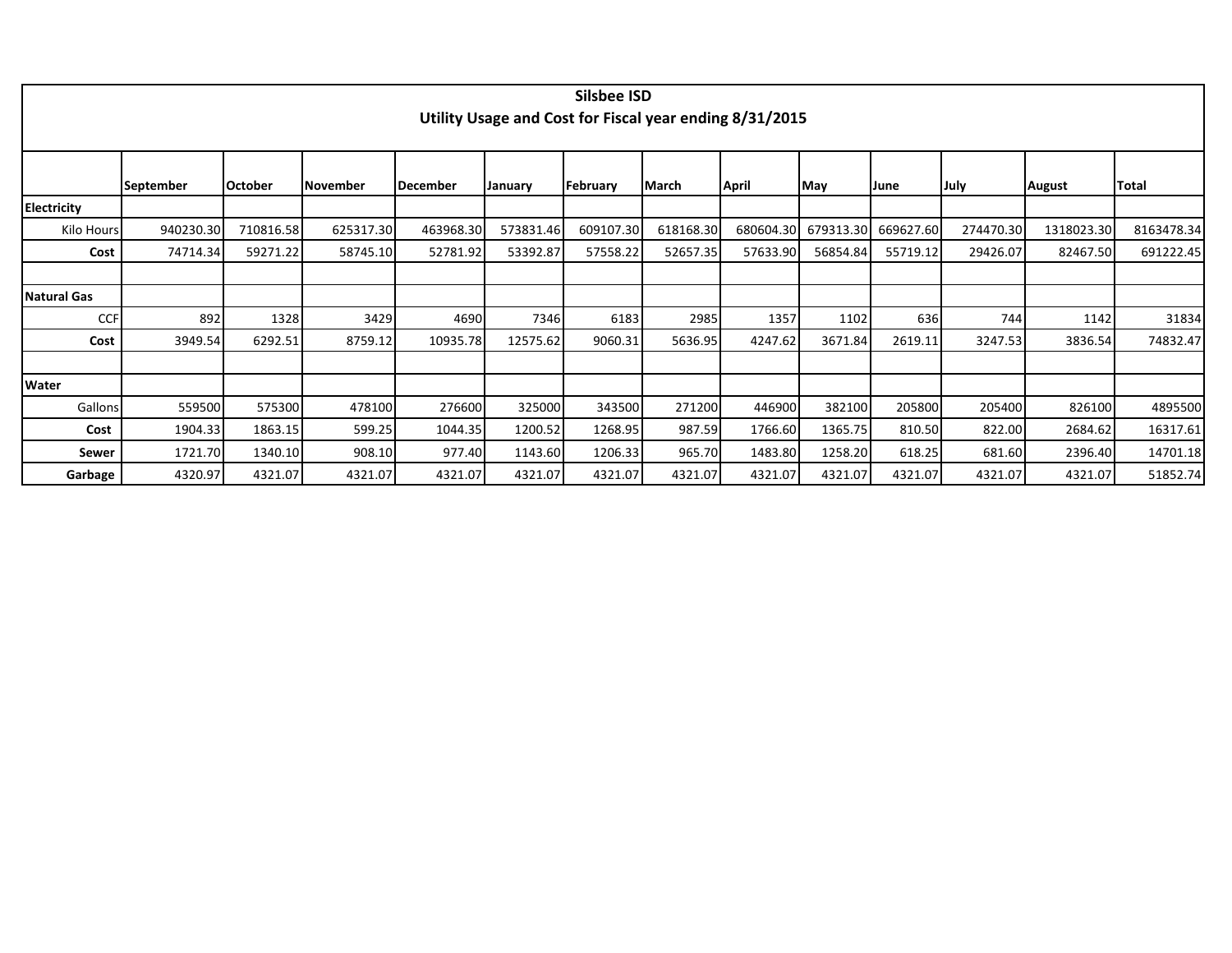|                    |           |                |           |                 |           |           | SILSBEE HIGH SCHOOL |                                                         |           |           |          |           |            |
|--------------------|-----------|----------------|-----------|-----------------|-----------|-----------|---------------------|---------------------------------------------------------|-----------|-----------|----------|-----------|------------|
|                    |           |                |           |                 |           |           |                     | Utility Usage and Cost for Fiscal year ending 8/31/2015 |           |           |          |           |            |
|                    | September | <b>October</b> | November  | <b>December</b> | January   | February  | March               | April                                                   | May       | June      | July     | August    | Total      |
| Electricity        |           |                |           |                 |           |           |                     |                                                         |           |           |          |           |            |
| Kilo Hours         | 442979.00 | 359478.00      | 300956.00 | 281724.00       | 256143.00 | 290222.00 | 273082.00           | 336256.00                                               | 366322.00 | 345879.00 | 22568.00 | 671219.00 | 3946828.00 |
| Cost               | 35,672.20 | 30,432.12      | 28,933.99 | 25,522.56       | 23,910.10 | 28,188.47 | 23,526.28           | 29,594.09                                               | 30,325.87 | 28,268.05 | 1,918.40 | 55,356.44 | 341,648.57 |
|                    |           |                |           |                 |           |           |                     |                                                         |           |           |          |           |            |
| <b>Natural Gas</b> |           |                |           |                 |           |           |                     |                                                         |           |           |          |           |            |
| <b>CCF</b>         | 494       | 637            | 738       | 985             | 1118      | 778       | 671                 | 718                                                     | 642       | 419       | 553      | 593       | 8346       |
| Cost               | 3,107.30  | 3,915.88       | 4,232.82  | 6,139.34        | 5,484.20  | 3,799.43  | 3,270.14            | 3,390.73                                                | 2,979.03  | 2,156.27  | 2,762.85 | 2,975.26  | 44,213.25  |
|                    |           |                |           |                 |           |           |                     |                                                         |           |           |          |           |            |
| Water              |           |                |           |                 |           |           |                     |                                                         |           |           |          |           |            |
| <b>Gallons</b>     | 159300    | 212600         | 243200    | 1600            | 14800     | 7300      | 16200               | 113200                                                  | 102200    | 98100     | 123500   | 525700    | 1617700    |
| Cost               | 517.65    | 677.55         | (281.25)  | 50.55           | 88.35     | 94.65     | 91.35               | 597.15                                                  | 346.35    | 319.05    | 410.25   | 1,616.85  | 4,528.50   |
| Sewer              | 428.20    | 144.40         | 93.10     | 34.30           | 72.10     | 78.40     | 75.10               | 359.80                                                  | 314.80    | 188.50    | 309.10   | 1,369.30  | 3,467.10   |
| Garbage            | 1,305.86  | 1,305.86       | 1,305.86  | 1,305.86        | 1,305.86  | 1,305.86  | 1,305.86            | 1,305.86                                                | 1,305.86  | 1,305.86  | 1,305.86 | 1,305.86  | 15,670.32  |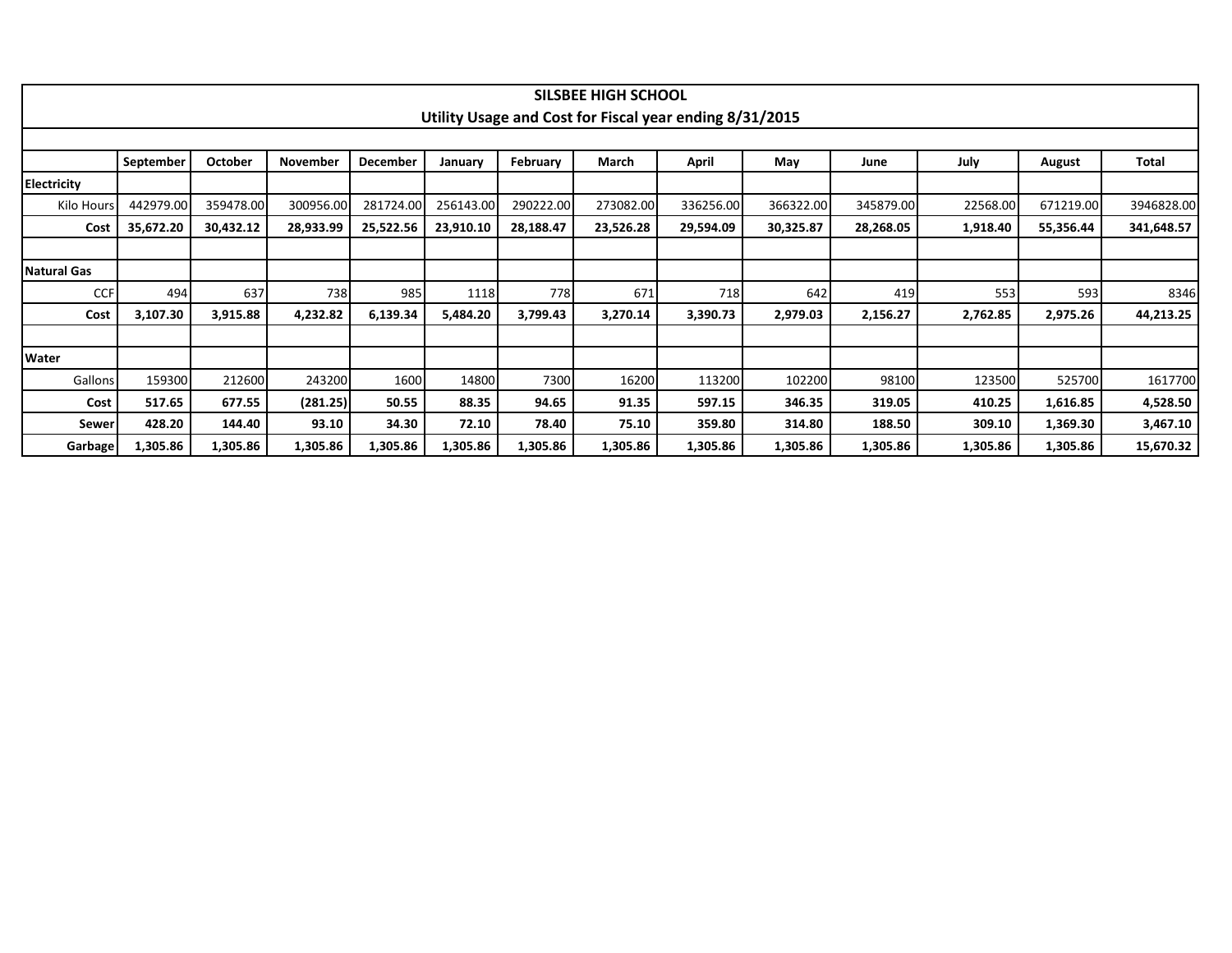|              |                  |                |           |                 |           | SILSBEE MIDDLE SCHOOL                                   |           |           |           |           |          |               |              |
|--------------|------------------|----------------|-----------|-----------------|-----------|---------------------------------------------------------|-----------|-----------|-----------|-----------|----------|---------------|--------------|
|              |                  |                |           |                 |           | Utility Usage and Cost for Fiscal year ending 8/31/2015 |           |           |           |           |          |               |              |
|              |                  |                |           |                 |           |                                                         |           |           |           |           |          |               |              |
|              | <b>September</b> | <b>October</b> | November  | <b>December</b> | January   | February                                                | March     | April     | May       | June      | July     | <b>August</b> | <b>Total</b> |
| Electricity  |                  |                |           |                 |           |                                                         |           |           |           |           |          |               |              |
| Kilo Hours   | 223591.20        | 132021.20      | 142496.20 | 23488.20        | 129975.20 | 133438.20                                               | 134045.20 | 168990.20 | 126048.20 | 135296.20 | 19144.20 | 430069.20     | 1798603.40   |
| Cost         | 16,556.01        | 10,962.87      | 12,852.15 | 11,916.67       | 11,545.16 | 11,932.44                                               | 11,111.56 | 13,025.50 | 10,616.27 | 11,319.66 | 9,024.91 | 9,881.15      | 140,744.35   |
|              |                  |                |           |                 |           |                                                         |           |           |           |           |          |               |              |
| Natural Gas  |                  |                |           |                 |           |                                                         |           |           |           |           |          |               |              |
| <b>CCF</b>   | 45               | 288            | 422       | 342             | 442       | 443                                                     | 179       | 42        | 27        | 01        |          | 38            | 2268         |
| Cost         | 352.85           | 1,851.80       | 2,677.08  | 2,183.21        | 2,798.37  | 2,214.93                                                | 940.84    | 278.08    | 205.61    | 94.58     | 94.58    | 285.19        | 13,977.12    |
|              |                  |                |           |                 |           |                                                         |           |           |           |           |          |               |              |
| <b>Water</b> |                  |                |           |                 |           |                                                         |           |           |           |           |          |               |              |
| Gallons      | 79700            | 75800          | 47500     | 46700           | 57000     | 43800                                                   | 37300     | 76000     | 56100     | 24500     | 24100    | 104200        | 672700       |
| Cost         | 252.35           | 240.65         | 155.75    | 153.35          | 184.25    | 144.65                                                  | 125.15    | 241.25    | 181.55    | 86.75     | 85.55    | 325.85        | 2,177.10     |
| Sewer        | 252.35           | 240.65         | 155.75    | 153.35          | 184.25    | 144.65                                                  | 125.15    | 241.25    | 181.55    | 86.75     | 85.55    | 325.85        | 2,177.10     |
| Garbage      | 1,086.68         | 1,086.68       | 1,086.68  | 1,086.68        | 1,086.68  | 1,086.68                                                | 1,086.68  | 1,086.68  | 1,086.68  | 1,086.68  | 1,086.68 | 1,086.68      | 13,040.16    |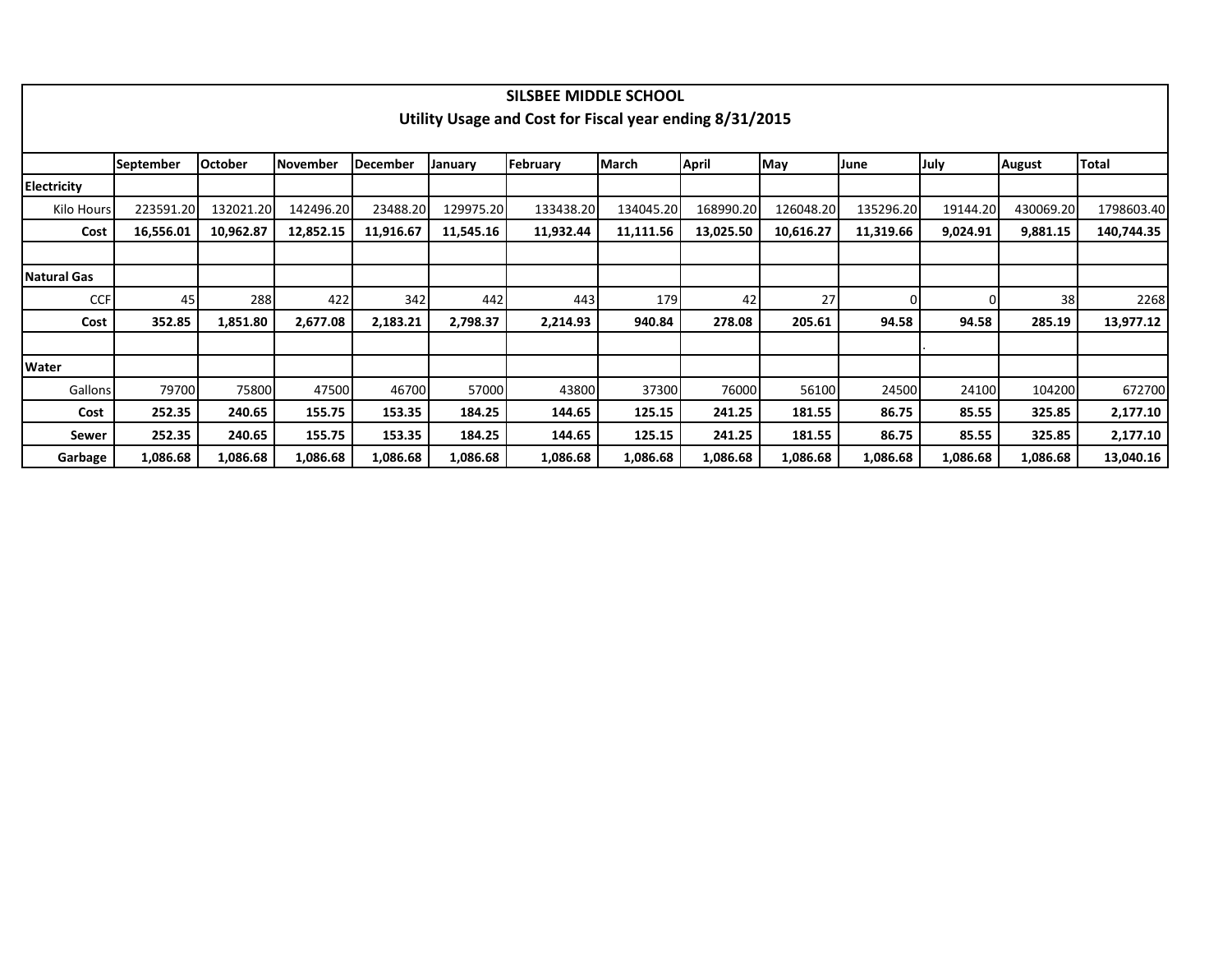|              |                   |          |          |                     |          |          | OLD MIDDLE SCHOOL/ SPECIAL EDUCATION                    |              |          |          |          |               |              |
|--------------|-------------------|----------|----------|---------------------|----------|----------|---------------------------------------------------------|--------------|----------|----------|----------|---------------|--------------|
|              |                   |          |          |                     |          |          | Utility Usage and Cost for Fiscal year ending 8/31/2015 |              |          |          |          |               |              |
|              |                   |          |          |                     |          |          |                                                         |              |          |          |          |               |              |
|              | September October |          |          | November   December | January  | February | March                                                   | <b>April</b> | May      | June     | July     | <b>August</b> | <b>Total</b> |
| Electricity  |                   |          |          |                     |          |          |                                                         |              |          |          |          |               |              |
| Kilo Hours   | 23952.90          | 16394.90 | 11463.90 | 15597.90            | 22414.90 | 18400.90 | 18951.90                                                | 11090.90     | 13411.90 | 18631.90 | 23992.90 | 23995.90      | 218300.80    |
| Cost         | 1,955.62          | 1,363.26 | 1,154.95 | 1,573.48            | 2,149.19 | 1,796.72 | 1,623.13                                                | 1,030.99     | 1,172.60 | 1,606.08 | 1,910.56 | 1,930.52      | 19,267.10    |
|              |                   |          |          |                     |          |          |                                                         |              |          |          |          |               |              |
| Natural Gas  |                   |          |          |                     |          |          |                                                         |              |          |          |          |               |              |
| <b>CCF</b>   |                   |          | 34       | 258                 | 971      | 662      | 212                                                     |              |          | 6        |          | 11            | 2169         |
| Cost         | 27.19             | 27.19    | 50.73    | 205.83              | 699.26   | 391.74   | 144.98                                                  | 29.94        | 29.39    | 30.49    | 33.37    | 37.44         | 1,707.55     |
|              |                   |          |          |                     |          |          |                                                         |              |          |          |          |               |              |
| <b>Water</b> |                   |          |          |                     |          |          |                                                         |              |          |          |          |               |              |
| Gallons      | 6200              | 42400    | 5100     | 22900               | 11600    | 8300     | 8300                                                    | 8500         | 8500     | 12600    | 15200    | 8400          | 158000       |
| Cost         | 61.35             | 169.95   | 58.05    | 111.45              | 77.55    | 64.65    | 32.14                                                   | 68.25        | 68.25    | 80.55    | 88.35    | 67.95         | 948.49       |
| Sewer        | 61.35             | 169.95   | 58.05    | 111.45              | 77.55    | 64.65    | 67.65                                                   | 68.25        | 68.25    | 64.30    | 88.35    | 67.95         | 967.75       |
| Garbage      | 227.59            | 227.69   | 227.69   | 227.69              | 227.69   | 227.69   | 227.69                                                  | 227.69       | 227.69   | 227.69   | 227.69   | 227.69        | 2,732.18     |

 $\Gamma$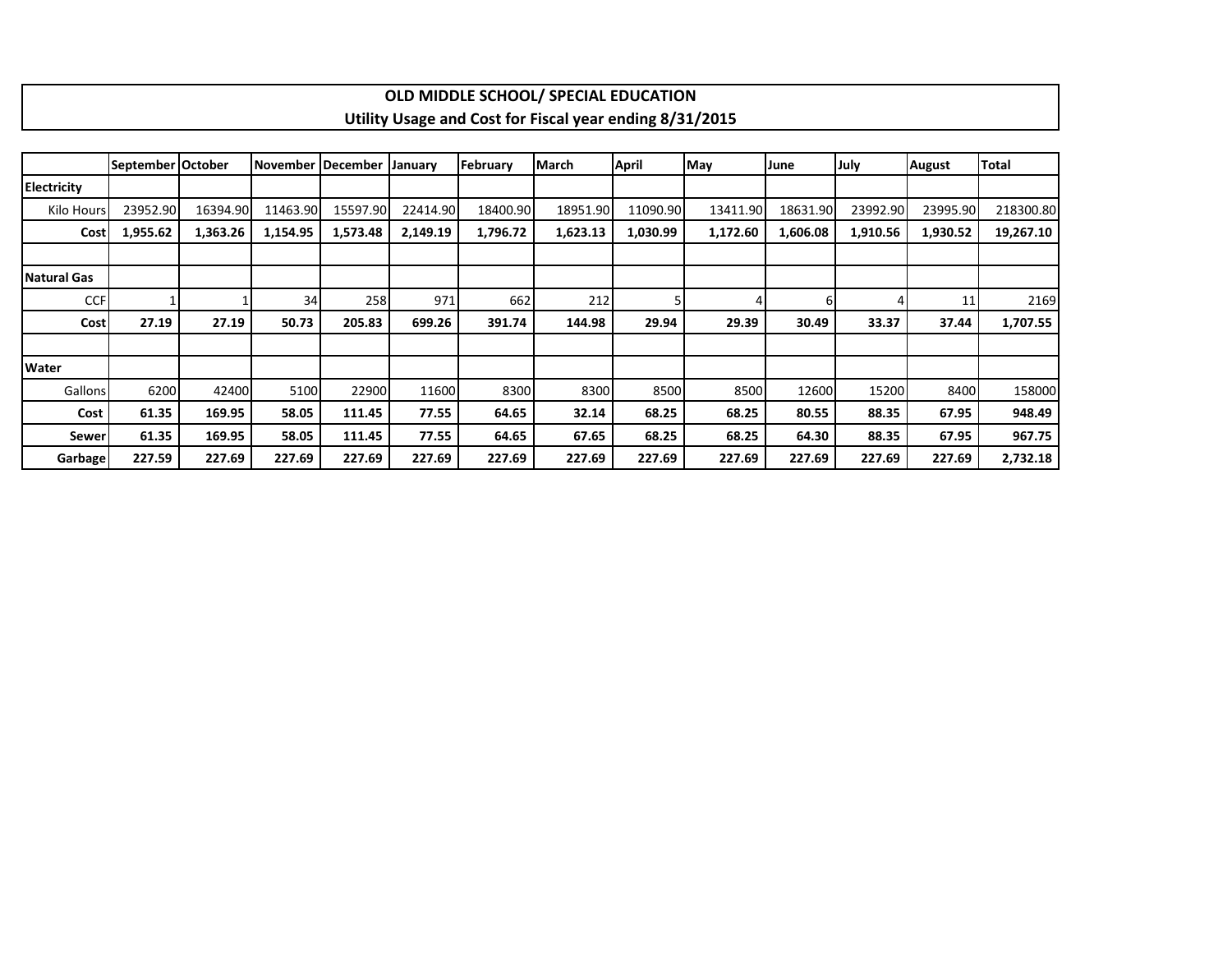|                    |                  |                |          |                 |          |          | <b>KIRBY</b>                                            |          |          |          |          |               |           |
|--------------------|------------------|----------------|----------|-----------------|----------|----------|---------------------------------------------------------|----------|----------|----------|----------|---------------|-----------|
|                    |                  |                |          |                 |          |          | Utility Usage and Cost for Fiscal year ending 8/31/2015 |          |          |          |          |               |           |
|                    |                  |                |          |                 |          |          |                                                         |          |          |          |          |               |           |
|                    | <b>September</b> | <b>October</b> | November | <b>December</b> | January  | February | March                                                   | April    | May      | June     | July     | <b>August</b> | Total     |
| <b>Electricity</b> |                  |                |          |                 |          |          |                                                         |          |          |          |          |               |           |
| Kilo Hours         | 75628.30         | 47460.30       | 41333.30 | 34556.30        | 53797.30 | 35747.30 | 43227.30                                                | 41051.30 | 55955.30 | 39625.30 | 47511.30 | 47751.30      | 563644.60 |
| Cost               | 5,668.91         | 4,049.99       | 3,818.28 | 3,266.79        | 4,834.22 | 3,327.20 | 3,738.84                                                | 3,507.73 | 4,530.28 | 3,520.84 | 3,728.70 | 3,742.46      | 47,734.24 |
|                    |                  |                |          |                 |          |          |                                                         |          |          |          |          |               |           |
| <b>Natural Gas</b> |                  |                |          |                 |          |          |                                                         |          |          |          |          |               |           |
| <b>CCF</b>         | 72               | 90I            | 606      | 761             | 1526     | 1498     | 636                                                     | 177      | 76       |          |          | 28            | 5485      |
| Cost               | 77.07            | 89.55          | 446.92   | 554.14          | 1,083.42 | 852.10   | 378.47                                                  | 124.65   | 69.02    | 31.60    | 35.01    | 47.14         | 3,789.09  |
|                    |                  |                |          |                 |          |          |                                                         |          |          |          |          |               |           |
| Water              |                  |                |          |                 |          |          |                                                         |          |          |          |          |               |           |
| Gallons            | 91600            | 77700          | 70000    | 62900           | 80000    | 64500    | 75400                                                   | 79300    | 78800    | 20100    | 4200     | 8600          | 713100    |
| Cost               | 288.05           | 246.35         | 223.25   | 201.95          | 271.25   | 206.75   | 239.45                                                  | 251.15   | 249.65   | 73.55    | 25.85    | 39.05         | 2,316.30  |
| Sewer              | 288.05           | 246.35         | 223.25   | 201.95          | 271.25   | 206.75   | 239.45                                                  | 251.15   | 249.65   | 73.55    | 25.85    | 39.05         | 2,316.30  |
| Garbage            | 453.06           | 453.06         | 453.06   | 453.06          | 453.06   | 453.06   | 453.06                                                  | 453.06   | 453.06   | 453.06   | 453.06   | 453.06        | 5,436.72  |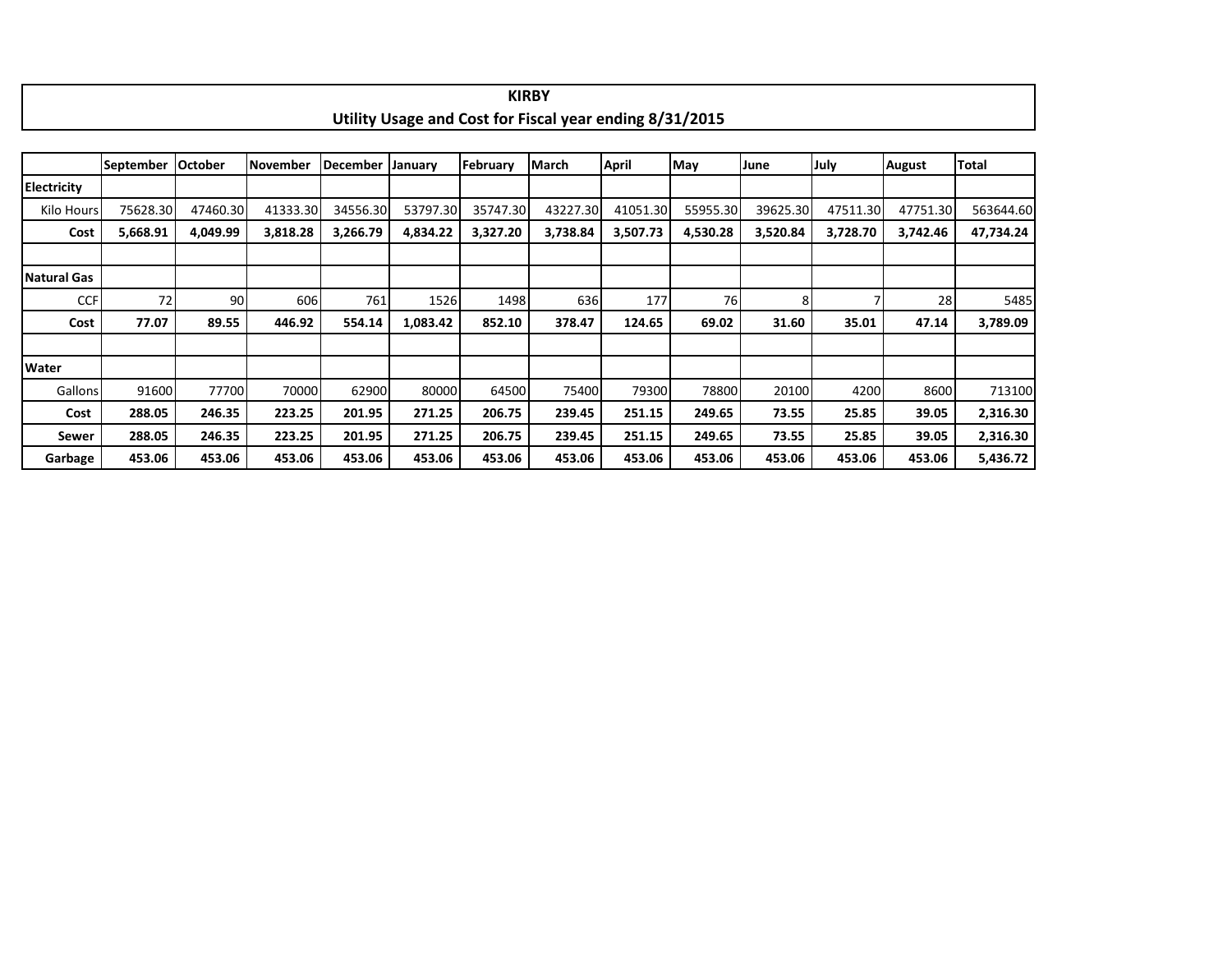|                    |                  |                |                 |                  |          | <b>MAINTENANCE/TRANSPORTATION</b> |          |                                                         |          |          |          |               |           |
|--------------------|------------------|----------------|-----------------|------------------|----------|-----------------------------------|----------|---------------------------------------------------------|----------|----------|----------|---------------|-----------|
|                    |                  |                |                 |                  |          |                                   |          | Utility Usage and Cost for Fiscal year ending 8/31/2015 |          |          |          |               |           |
|                    |                  |                |                 |                  |          |                                   |          |                                                         |          |          |          |               |           |
|                    | <b>September</b> | <b>October</b> | <b>November</b> | <b>IDecember</b> | January  | February                          | March    | <b>April</b>                                            | May      | June     | July     | <b>August</b> | Total     |
| <b>Electricity</b> |                  |                |                 |                  |          |                                   |          |                                                         |          |          |          |               |           |
| Kilo Hours         | 19328.30         | 14494.58       | 10470.30        | 14252.30         | 20120.30 | 20836.30                          | 29135.30 | 12353.30                                                | 11796.30 | 15391.30 | 18687.30 | 19891.30      | 206756.88 |
| Cost               | 1,628.66         | 1,277.77       | 1,103.31        | 1,491.15         | 1,899.72 | 2,013.08                          | 2,633.74 | 1,174.37                                                | 1,081.83 | 1,349.96 | 1,594.44 | 1,697.74      | 18,945.77 |
|                    |                  |                |                 |                  |          |                                   |          |                                                         |          |          |          |               |           |
| Natural Gas        |                  |                |                 |                  |          |                                   |          |                                                         |          |          |          |               |           |
| <b>CCF</b>         | 33               | 81             | 427             | 1120             | 1175     | 897                               | 702      | 45                                                      | 44       | 44       | 43       | 43            | 4581      |
| Cost               | 77.15            | 59.94          | 374.56          | 860.79           | 894.63   | 606.16                            | 434.34   | 81.65                                                   | 79.93    | 79.98    | 87.40    | 87.89         | 3,724.42  |
|                    |                  |                |                 |                  |          |                                   |          |                                                         |          |          |          |               |           |
| <b>Water</b>       |                  |                |                 |                  |          |                                   |          |                                                         |          |          |          |               |           |
| Gallons            | 19200            | 18200          | 14100           | 9000             | 9200     | 10100                             | 8100     | 12600                                                   | 16000    | 8800     | 7600     | 7800          | 140700    |
| Cost               | 121.43           | 29.85          | 95.85           | 75.05            | 68.92    | 76.75                             | 68.80    | 83.90                                                   | 105.45   | 72.50    | 66.60    | 67.72         | 932.82    |
| Sewer              | 28.25            | 39.95          | 30.35           | 24.35            | 28.25    | 30.38                             | 27.65    | 38.45                                                   | 29.45    | 27.05    | 27.35    | 27.05         | 358.53    |
| Garbage            | 70.59            | 70.59          | 70.59           | 70.59            | 70.59    | 70.59                             | 70.59    | 70.59                                                   | 70.59    | 70.59    | 70.59    | 70.59         | 847.08    |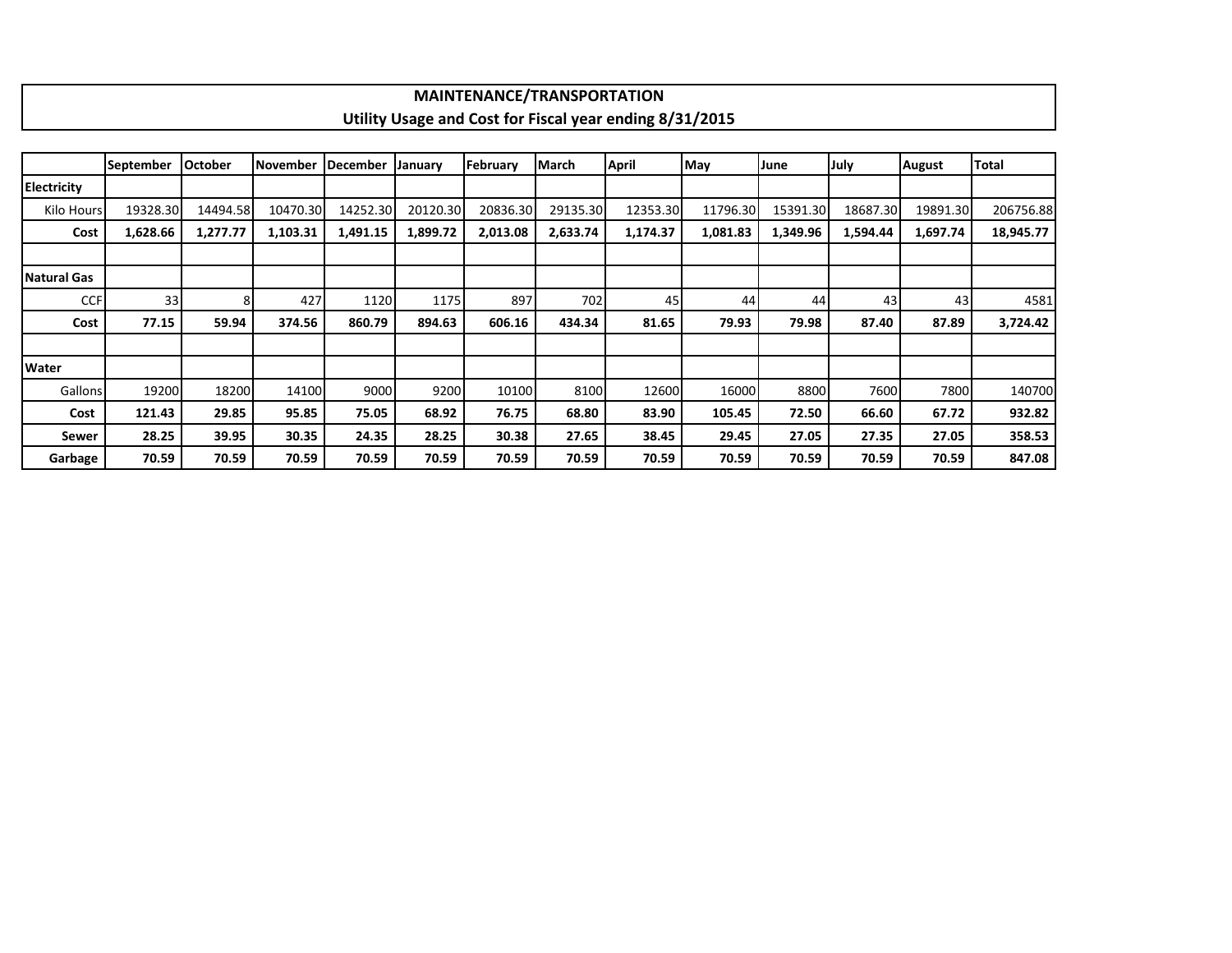|                    |                  |                |                 |          |                                                         | <b>ROBINSON/LIT</b> |              |          |          |          |          |          |           |
|--------------------|------------------|----------------|-----------------|----------|---------------------------------------------------------|---------------------|--------------|----------|----------|----------|----------|----------|-----------|
|                    |                  |                |                 |          | Utility Usage and Cost for Fiscal year ending 8/31/2015 |                     |              |          |          |          |          |          |           |
|                    |                  |                |                 |          |                                                         |                     |              |          |          |          |          |          |           |
|                    | <b>September</b> | <b>October</b> | <b>November</b> | December | January                                                 | February            | <b>March</b> | April    | May      | June     | July     | August   | Total     |
| <b>Electricity</b> |                  |                |                 |          |                                                         |                     |              |          |          |          |          |          |           |
| Kilo Hours         | 20823.00         | 17460.00       | 10565.00        | 12498.00 | 11376.00                                                | 18744.00            | 14096.00     | 11053.00 | 11047.00 | 12967.00 | 17287.00 | 19860.00 | 177776.00 |
| Cost               | 1,586.63         | 1,364.58       | 995.56          | 1,205.54 | 1,130.73                                                | 1,670.38            | 1,200.47     | 1,005.08 | 966.08   | 1,077.03 | 1,318.01 | 1,551.18 | 15,071.27 |
|                    |                  |                |                 |          |                                                         |                     |              |          |          |          |          |          |           |
| Natural Gas        |                  |                |                 |          |                                                         |                     |              |          |          |          |          |          |           |
| <b>CCF</b>         |                  |                | 110             | 118      | 251                                                     | 192                 | 57           | 14       | 12       | 11       | 11       | 10       | 788       |
| Cost               | 29.43            | 29.43          | 111.91          | 117.88   | 217.50                                                  | 143.89              | 64.46        | 37.78    | 36.59    | 35.98    | 40.29    | 39.92    | 905.06    |
|                    |                  |                |                 |          |                                                         |                     |              |          |          |          |          |          |           |
| <b>Water</b>       |                  |                |                 |          |                                                         |                     |              |          |          |          |          |          |           |
| Gallons            | 1400             | 2500           | 2200            | 1900     | 1400                                                    | 2000                | 1800         | 1900     | 2500     | 1400     | 1200     | 1000     | 21200     |
| Cost               | 17.45            | 20.75          | 19.85           | 18.95    | 17.45                                                   | 19.25               | 18.65        | 18.95    | 20.75    | 17.45    | 16.85    | 16.25    | 222.60    |
| Sewer              | 17.45            | 20.75          | 19.85           | 18.95    | 17.45                                                   | 19.25               | 18.65        | 18.95    | 20.75    | 17.45    | 16.85    | 16.25    | 222.60    |
| Garbage            | 78.66            | 78.66          | 78.66           | 78.66    | 78.66                                                   | 78.66               | 78.66        | 78.66    | 78.66    | 78.66    | 78.66    | 78.66    | 943.92    |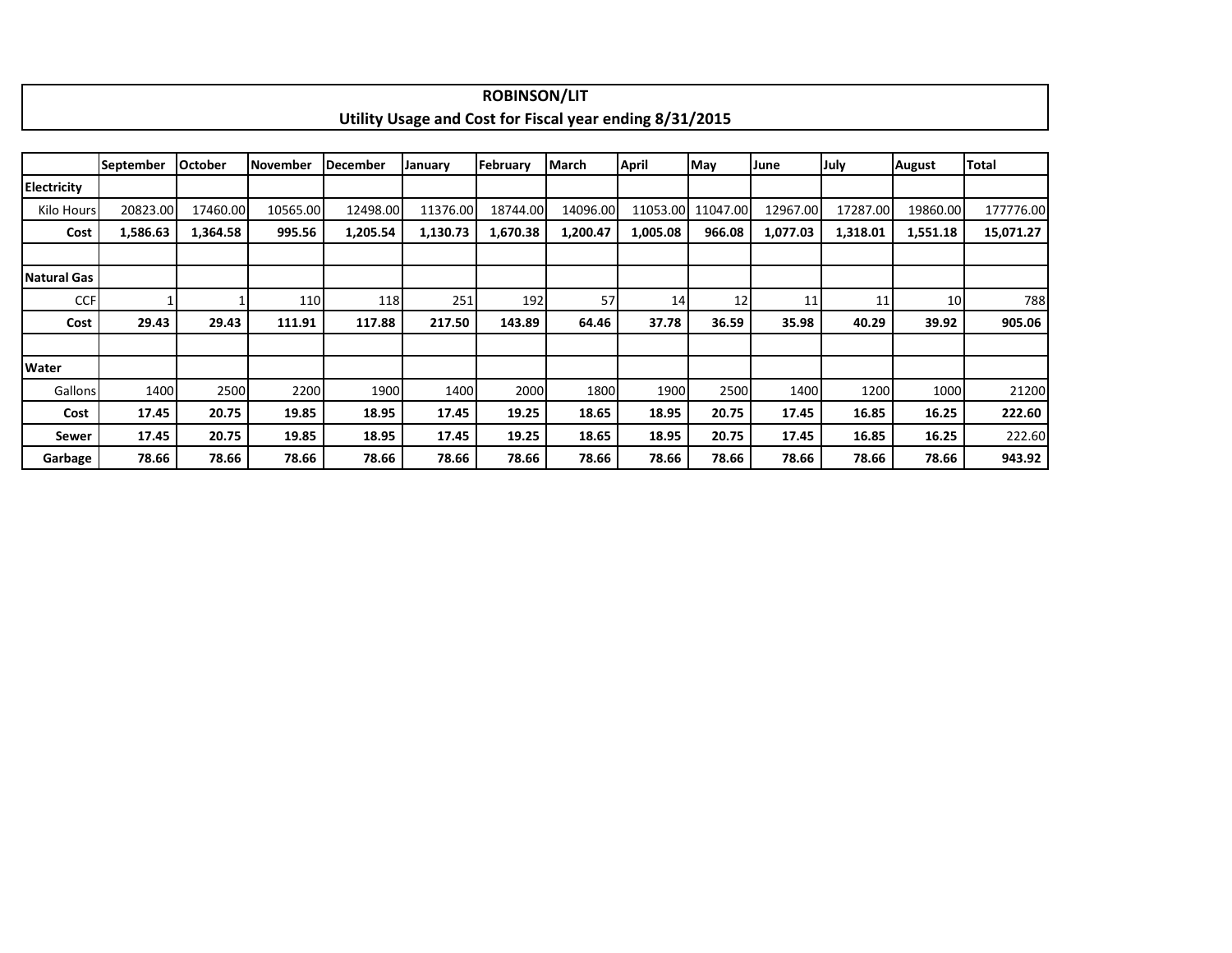|             |             |                |          |                  |          |                  | <b>ADMINISTRATION</b>                                   |              |          |          |          |               |           |
|-------------|-------------|----------------|----------|------------------|----------|------------------|---------------------------------------------------------|--------------|----------|----------|----------|---------------|-----------|
|             |             |                |          |                  |          |                  | Utility Usage and Cost for Fiscal year ending 8/31/2015 |              |          |          |          |               |           |
|             |             |                |          |                  |          |                  |                                                         |              |          |          |          |               |           |
|             | l September | <b>October</b> | November | <b>IDecember</b> | January  | <b>IFebruary</b> | <b>IMarch</b>                                           | <b>April</b> | May      | June     | July     | <b>August</b> | Total     |
| Electricity |             |                |          |                  |          |                  |                                                         |              |          |          |          |               |           |
| Kilo Hours  | 20132.00    | 16930.00       | 15802.00 | 14007.00         | 15194.00 | 15452.00         | 15865.00                                                | 14458.00     | 15044.00 | 17326.00 | 18168.00 | 18612.00      | 196990.00 |
| Cost        | 1,494.89    | 1,288.26       | 1,332.69 | 1,248.93         | 1,515.81 | 1.392.30         | 1,379.15                                                | 1,251.78     | 1,194.33 | 1,339.37 | 1,392.30 | 1.444.13      | 16,273.94 |

| Natural Gas | Included in Tech-Ware |        |        |        |        |        |        |        |        |        |        |        |          |
|-------------|-----------------------|--------|--------|--------|--------|--------|--------|--------|--------|--------|--------|--------|----------|
| <b>CCF</b>  |                       |        |        |        |        |        |        |        |        |        |        |        | 0        |
| <b>Cost</b> |                       |        |        |        |        |        |        |        |        |        |        |        | 0 I      |
|             |                       |        |        |        |        |        |        |        |        |        |        |        |          |
| Water       |                       |        |        |        |        |        |        |        |        |        |        |        |          |
| Gallons     | 13000                 | 19500  | 7000   | 8800   | 8200   | 6300   | 6600   | 9300   | 8800   | 11700  | 7500   | 10800  | 117500   |
| Cost        | 52.25                 | 71.75  | 34.25  | 38.15  | 37.85  | 32.15  | 33.05  | 41.15  | 39.65  | 48.35  | 35.75  | 45.65  | 510.00   |
| Sewer       | 52.25                 | 71.75  | 34.25  | 38.15  | 37.85  | 32.15  | 33.05  | 41.15  | 39.65  | 48.35  | 35.75  | 45.65  | 510.00   |
| Garbage     | 169.58                | 169.58 | 169.58 | 169.58 | 169.58 | 169.58 | 169.58 | 169.58 | 169.58 | 169.58 | 169.58 | 169.58 | 2,034.96 |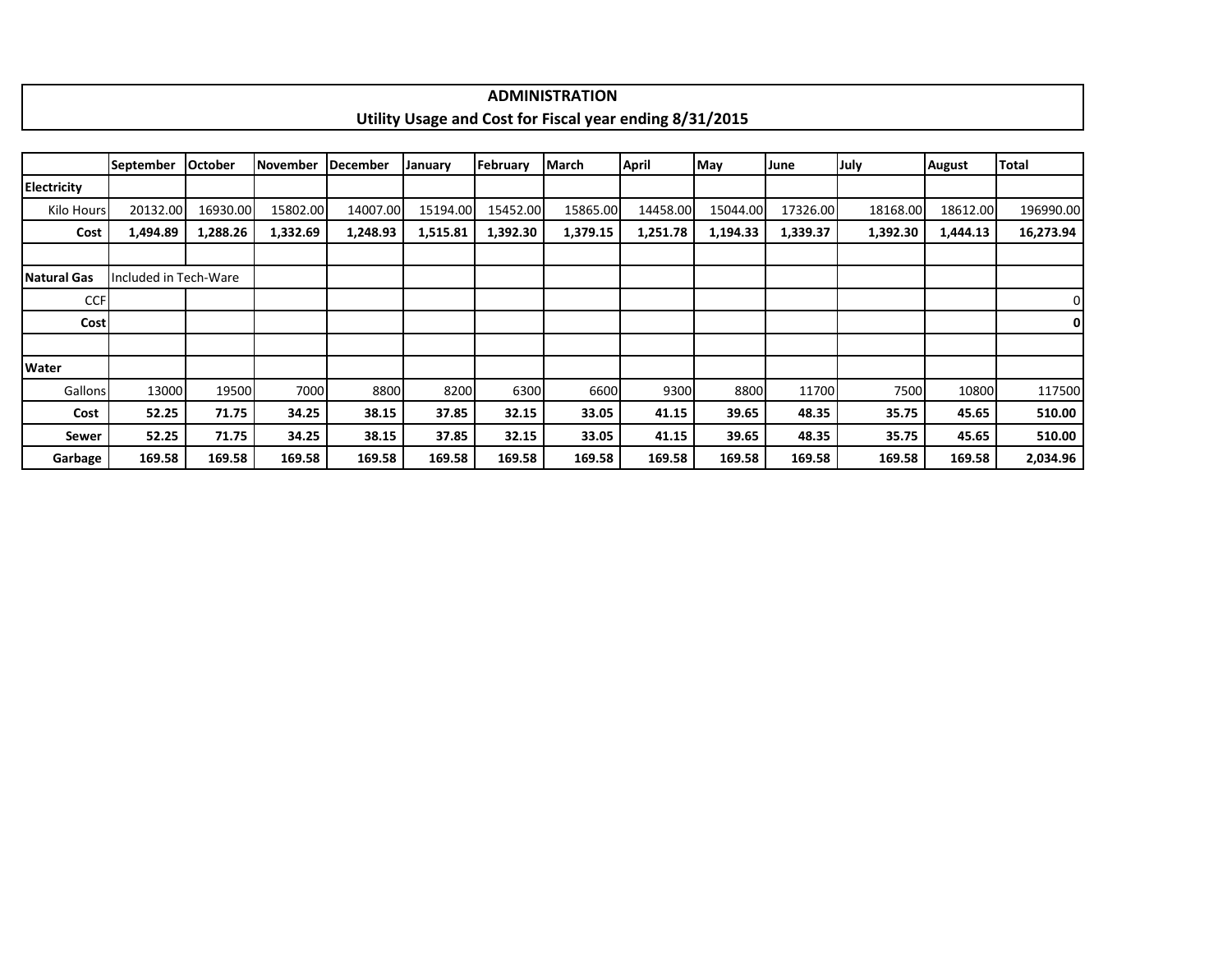|                    |                  |                |          |                 |                                                         | <b>READ TURRENTINE</b> |              |          |          |          |          |          |              |
|--------------------|------------------|----------------|----------|-----------------|---------------------------------------------------------|------------------------|--------------|----------|----------|----------|----------|----------|--------------|
|                    |                  |                |          |                 | Utility Usage and Cost for Fiscal year ending 8/31/2015 |                        |              |          |          |          |          |          |              |
|                    |                  |                |          |                 |                                                         |                        |              |          |          |          |          |          |              |
|                    | <b>September</b> | <b>October</b> | November | <b>December</b> | January                                                 | February               | <b>March</b> | April    | May      | June     | July     | August   | <b>Total</b> |
| <b>Electricity</b> |                  |                |          |                 |                                                         |                        |              |          |          |          |          |          |              |
| Kilo Hours         | 54319.60         | 54366.60       | 44550.60 | 33723.60        | 30975.60                                                | 41502.60               | 44490.60     | 35571.60 | 40136.60 | 48103.90 | 40779.60 | 40441.60 | 508962.50    |
| Cost               | 5,338.43         | 4,294.46       | 4,099.52 | 3,221.96        | 3,151.43                                                | 3,898.47               | 3,662.28     | 3,154.20 | 3,453.65 | 3,892.74 | 3,226.59 | 3,088.49 | 44,482.22    |
|                    |                  |                |          |                 |                                                         |                        |              |          |          |          |          |          |              |
| <b>Natural Gas</b> |                  |                |          |                 |                                                         |                        |              |          |          |          |          |          |              |
| <b>CCF</b>         | 125              | 133            | 336      | 356             | 684                                                     | 693                    | 220          | 144      | 109      | 36       | 30       | 69       | 2935         |
| Cost               | 140.32           | 146.54         | 287.09   | 300.88          | 527.82                                                  | 435.99                 | 177.63       | 133.68   | 114.39   | 74.19    | 78.86    | 101.71   | 2,519.10     |
|                    |                  |                |          |                 |                                                         |                        |              |          |          |          |          |          |              |
| Water              |                  |                |          |                 |                                                         |                        |              |          |          |          |          |          |              |
| Gallons            | 96700            | 66300          | 49500    | 56600           | 66700                                                   | 136500                 | 49000        | 74100    | 56300    | 16500    | 8800     | 58800    | 735800       |
| Cost               | 303.35           | 212.15         | 161.75   | 183.05          | 213.35                                                  | 422.75                 | 160.25       | 235.55   | 182.15   | 62.75    | 39.65    | 189.65   | 2,366.40     |
| Sewer              | 303.35           | 212.15         | 161.75   | 183.05          | 213.35                                                  | 422.75                 | 160.25       | 235.55   | 182.15   | 62.75    | 39.65    | 189.65   | 2,366.40     |
| Garbage            | 492.28           | 492.28         | 492.28   | 492.28          | 492.28                                                  | 492.28                 | 492.28       | 492.28   | 492.28   | 492.28   | 492.28   | 492.28   | 5,907.36     |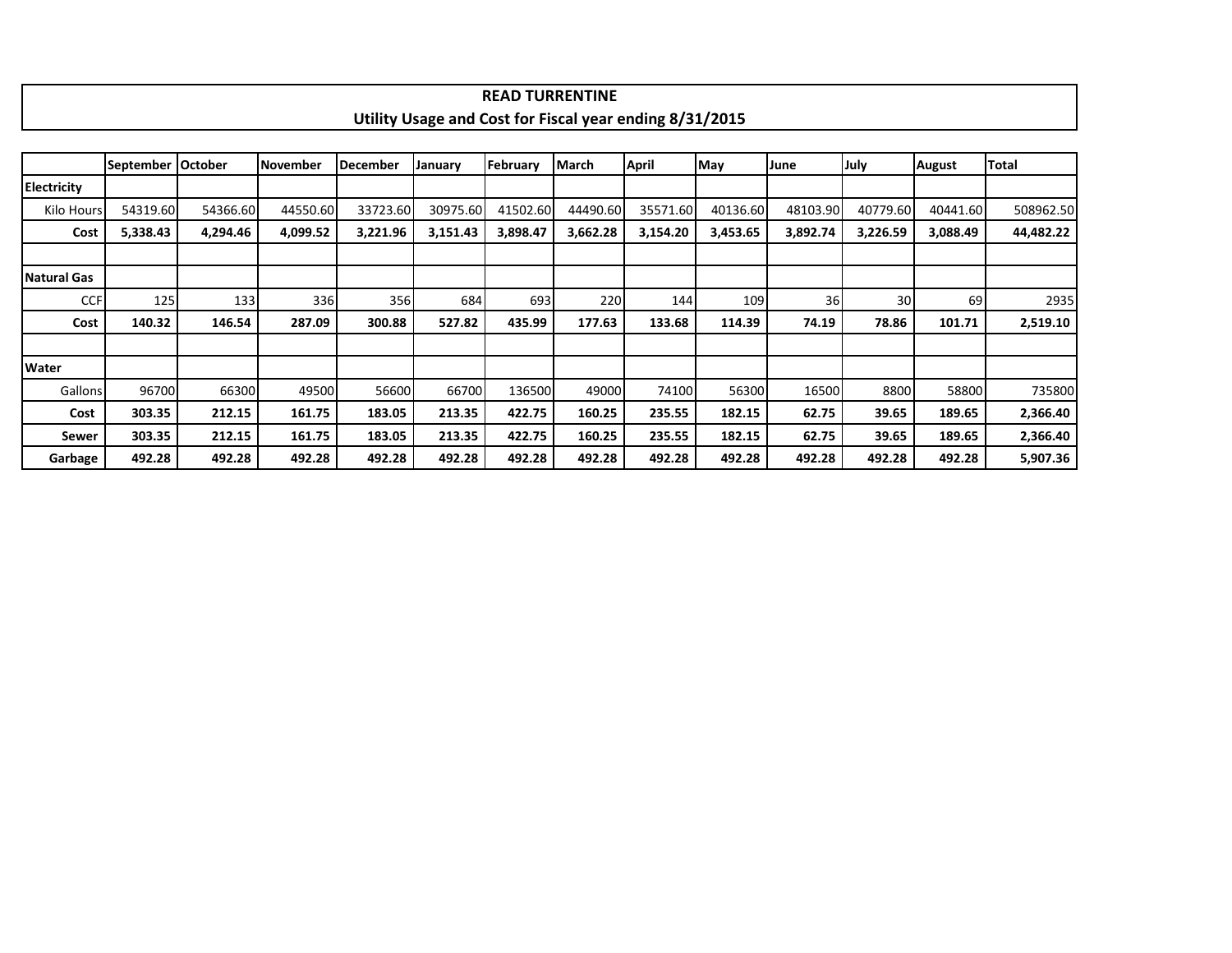|                    |                  |          |                 |                 |          |          | <b>LAURA REEVES</b>                                     |          |          |          |          |          |           |
|--------------------|------------------|----------|-----------------|-----------------|----------|----------|---------------------------------------------------------|----------|----------|----------|----------|----------|-----------|
|                    |                  |          |                 |                 |          |          | Utility Usage and Cost for Fiscal year ending 8/31/2015 |          |          |          |          |          |           |
|                    |                  |          |                 |                 |          |          |                                                         |          |          |          |          |          |           |
|                    | <b>September</b> | October  | <b>November</b> | <b>December</b> | January  | February | March                                                   | April    | May      | June     | July     | August   | Total     |
| <b>Electricity</b> |                  |          |                 |                 |          |          |                                                         |          |          |          |          |          |           |
| Kilo Hours         | 49120.00         | 43513.00 | 39511.00        | 26718.00        | 25773.16 | 27731.00 | 37431.00                                                | 42217.00 | 32007.00 | 28139.00 | 56709.00 | 37790.00 | 446659.16 |
| Cost               | 4,077.61         | 3,622.26 | 3,786.02        | 2,709.36        | 2,555.03 | 2,717.16 | 3,175.59                                                | 3,300.07 | 2,944.12 | 2,720.65 | 4,600.62 | 3,127.73 | 39,336.22 |
|                    |                  |          |                 |                 |          |          |                                                         |          |          |          |          |          |           |
| Natural Gas        |                  |          |                 |                 |          |          |                                                         |          |          |          |          |          |           |
| <b>CCF</b>         | 121              | 170      | 580             | 680             | 941      | 758      | 292                                                     | 192      | 176      | 101      | 87       | 342      | 4440      |
| Cost               | 111.04           | 144.99   | 428.92          | 498.04          | 678.50   | 444.61   | 189.03                                                  | 132.91   | 124.08   | 82.78    | 79.05    | 226.26   | 3,140.21  |
|                    |                  |          |                 |                 |          |          |                                                         |          |          |          |          |          |           |
| <b>Water</b>       |                  |          |                 |                 |          |          |                                                         |          |          |          |          |          |           |
| Gallons            | 92400            | 60300    | 39500           | 66200           | 76100    | 64700    | 68500                                                   | 72000    | 52900    | 12100    | 13300    | 100800   | 718800    |
| Cost               | 290.45           | 194.15   | 131.75          | 211.85          | 241.55   | 207.35   | 218.75                                                  | 229.25   | 171.95   | 49.55    | 53.15    | 315.65   | 2,315.40  |
| Sewer              | 290.45           | 194.15   | 131.75          | 211.85          | 241.55   | 207.35   | 218.75                                                  | 229.25   | 171.95   | 49.55    | 53.15    | 315.65   | 2,315.40  |
| Garbage            | 436.67           | 436.67   | 436.67          | 436.67          | 436.67   | 436.67   | 436.67                                                  | 436.67   | 436.67   | 436.67   | 436.67   | 436.67   | 5,240.04  |